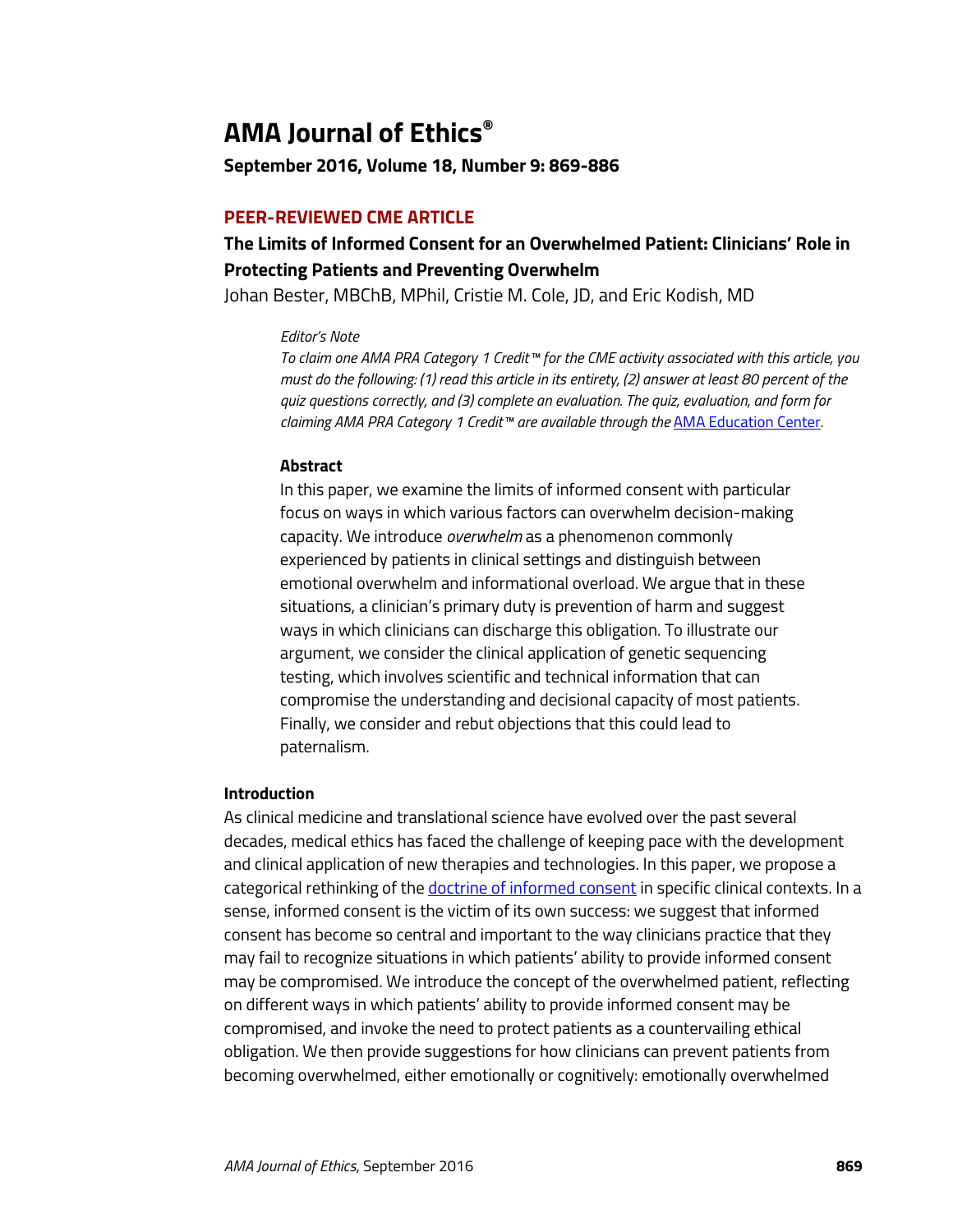patients need support, and informationally overwhelmed patients need alternate models of medical decision making. No doubt, informed consent is a valuable way in which clinicians attempt to discharge their obligation t[o respect patient autonomy.](http://journalofethics.ama-assn.org/2009/08/jdsc1-0908.html) But clinicians also have other ethical obligations, including beneficence and nonmaleficence; we argue that informed consent is not the appropriate way to discharge all of a clinician's ethical obligations in all clinical situations. Specifically, we will argue that in situations in which patients potentially can be overwhelmed, clinicians have the obligation to take steps to prevent them from becoming overwhelmed, or at the very least to prevent harm that may result from emotional overwhelm or informational overload.

### **Informed Consent and Autonomy**

When talking about informed consent, one should distinguish between research and clinical care. There is a difference between the role of investigator and the role of clinician, and between physician-patient and investigator-participant relationships [1, 2]. Although the ideas we explore in this essay could be relevant to either research or clinical contexts, we will focus on clinical contexts—specifically, the implications of our ideas for informed consent for clinical care in situations in which informed consent may not be an appropriate approach to decision making.

A recent essay brought this set of concerns to the fore. Reflecting on informed consent in the case of whole genome sequencing, Parens argues that "informed consent is meant to protect people from being coerced into decisions that someone else thought were in their—or the state's—best interest" [3]. Nevertheless, Parens observes a "drifting away" from informed consent in genetic sequencing testing, which he views as unfortunate if we consider what is at stake in informed consent: respect for persons. Parens does acknowledge that we shouldn't just remain committed to informed consent because it is traditional but argues that if we move away from informed consent, we should have good reasons to do so. A mere "drifting away" would be ethically troubling, as it would put respect for persons at risk.

We agree with Parens's sentiments. Respect for persons and the accompanying doctrine of informed consent are cornerstones in bioethics. But are there perhaps good reasons to move away from informed consent in the field of whole genome sequencing tests and, as we are suggesting, instead focus on protecting patients? We contend that there may be: in the context of whole genome sequencing, informed consent may be impossible, and a clinician needs to shift towards preventing harm.

Our thinking informed by Parens's essay prompts us to make a suggestion some might find unsettling. In their fervor to respect the autonomy of patients, some clinicians approach every biomedical intervention and test without questioning the doctrine of informed consent. This means that clinicians engage patients in discussions of the benefits and risks of interventions and tests and expect an informed decision from the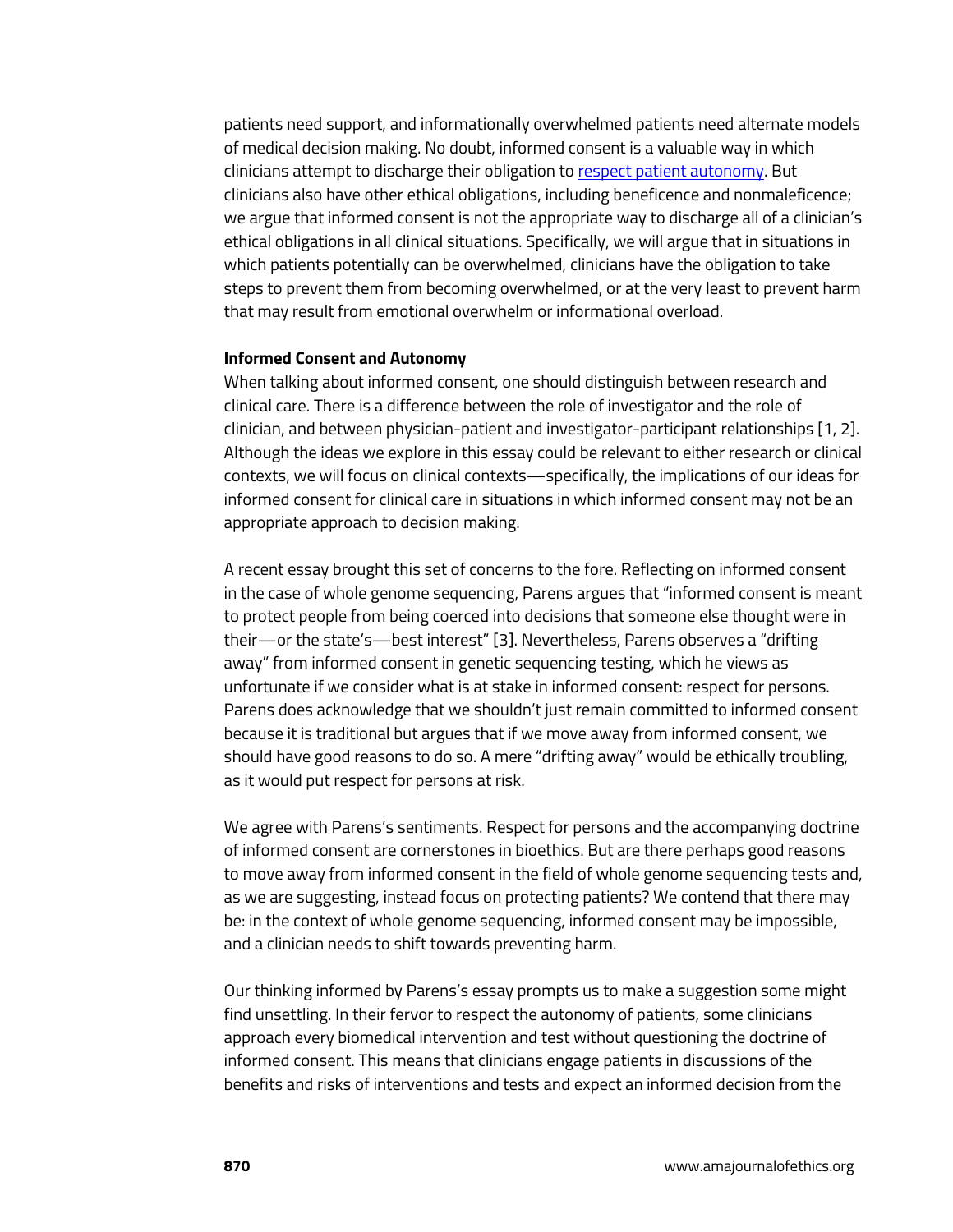patient. In the right contexts this is appropriate. The problem is that informed consent is not always possible. There are some contexts in which the nature of the information is such that the patient's understanding and capacity for decision making are overwhelmed, making informed consent impossible. Besides the duty to respect a patient's autonomy, a clinician has a host of other ethical obligations to her patient. Notably, these include the duty of preventing harm. For example, a patient whose decision-making capacity is compromised or who is overwhelmed may be at risk of making decisions harmful to him- or herself without even realizing it. Such a patient is also at risk of the harm of having her values compromised, as a patient with compromised decisional capacity may make a choice that is actually not in keeping with her values.

If patient autonomy is not feasible, the clinician's other ethical commitments remain in place and should still be discharged. Given the primacy of the ethical injunction to avoid patient harm, we therefore argue that in situations in which informed consent is not feasible because a patient's decision-making capacity is overwhelmed, a clinician should consider shifting from prioritizing informed consent to protecting her patient.

### **Overwhelm and Information Overload**

The claim we defend is a simple one: there are medical situations in which the information involved in making a decision is of such a nature that the decision-making capacity of a patient is overwhelmed by the sheer complexity or volume of information at hand. In such cases a patient cannot attain the understanding necessary for informed decision making, and informed consent is therefore not possible. We will support our thesis regarding informational overload by focusing specifically on the area of clinical whole genome sequencing-i.e., identification of an individual's entire genome, enabling the identification and interaction of multiple genetic variants—as distinct from genetic testing, which tests for specific genetic variants.

We will first present ethical considerations regarding informed consent. Next, we will present three sets of factors that can burden the capacity of a patient to provide informed consent for a specific decision—patient, communication, and information factors—and argue that these factors may in some circumstances make it impossible for a patient to provide informed consent. We will then discuss emotional overwhelm and informational overload and consider how being overwhelmed affects informed consent. Our interest in this essay is mainly in informational overload; we will therefore consider whole genome sequencing as an example in which informational factors overwhelm a patient's decision-making capacity. Finally, we will offer suggestions as to how the duty to protect patients from harm can be discharged when informed consent is not possible because of emotional overwhelm or informational overload.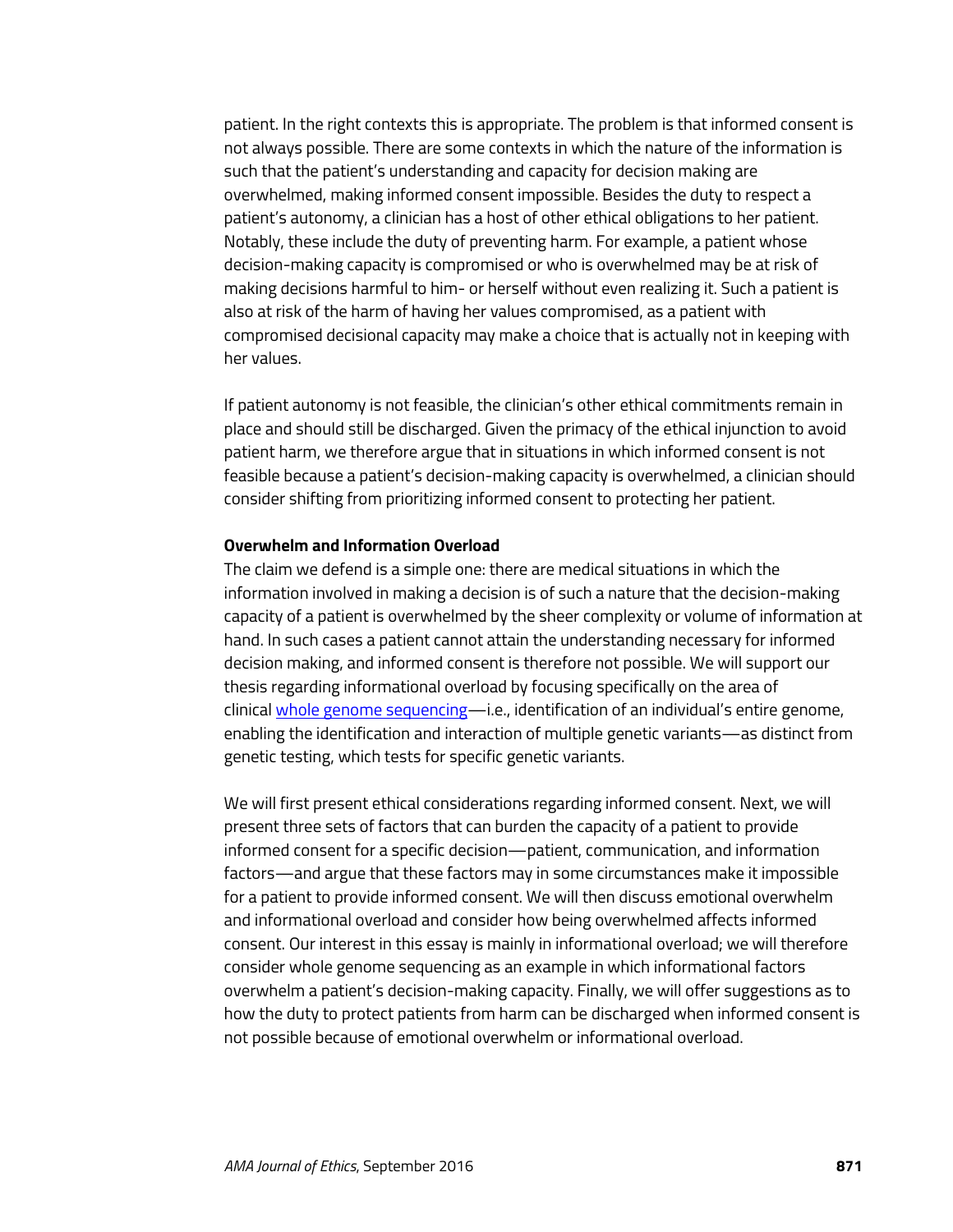### **Informed Consent and Capacity**

Informed consent happens when a patient authorizes a medical procedure or intervention based on understanding of the risks, benefits, and alternatives [4, 5]. This process assures respect for the free decisions of autonomous individuals, a duty that derives from the moral principle of [respect for persons.](http://journalofethics.ama-assn.org/2008/03/msoc1-0803.html) A valid process of informed consent requires four things: voluntariness (the decision is free from coercion or undue influences), disclosure (the clinician's sharing of information relevant to the patient's decision), understanding (appreciating the risks, benefits, and nature of the procedure), and capacity (the ability to engage in reasoned deliberation, comparing the risks and benefits of the procedure with personal life goals) [4, 5].

Informed consent can be compromised when any of these elements is lacking. For example, if a decision is not voluntary but is instead made under duress from a clinician, family member, or other third party, it is not informed consent. Similarly, if a patient [lacks](http://journalofethics.ama-assn.org/2016/06/coet1-1606.html)  [capacity](http://journalofethics.ama-assn.org/2016/06/coet1-1606.html) to engage in reasoned decision making, informed consent is not possible. In other words, for informed consent to achieve the goal of respecting persons, each of these components needs to be present.

Capacity can be thought of as a sliding scale, rather than an all-or-nothing phenomenon [4]. A patient may have the capacity to make some decisions but not others. On a sliding scale, the higher the stakes of the decision and the more nuanced the information involved in making the decision, the higher the threshold for considering a patient to have capacity. For high-stakes, life-or-death decisions with complex medical information, a high threshold for capacity would be required. This means that a patient would be required to demonstrate a greater ability to process and reason about the complex information involved than is needed for less demanding or lower-stakes decisions. For example, if a person refused a life-saving surgical procedure for which the risks are negligible and refusal would result in certain death, the threshold for accepting a refusal of surgery as an informed and autonomous refusal is quite high. A surgeon faced with such a patient would want to go to great lengths to ensure that the patient truly understands the choice and its implications, and that these match the patient's life goals and values, to ensure that the patient's refusal is an autonomous choice. If the patient was a 15-year-old who said that she didn't want a surgical scar and therefore refused surgery, the threshold for capacity has likely not been met.

In situations in which patients clearly do not have the capacity to make informed decisions, clinicians do not continue to seek informed consent from their patients. In an emergency, when someone is unconscious, a clinician might presume consent and administer emergency treatment. In some other cases, a [surrogate decision maker](http://journalofethics.ama-assn.org/2016/06/coet1-1606.html) is sought to decide on behalf of the patient. For minors, who have not yet developed the cognitive skills required for understanding and deliberation, parents make decisions on behalf of their children, according to the perceived best interests of their children. One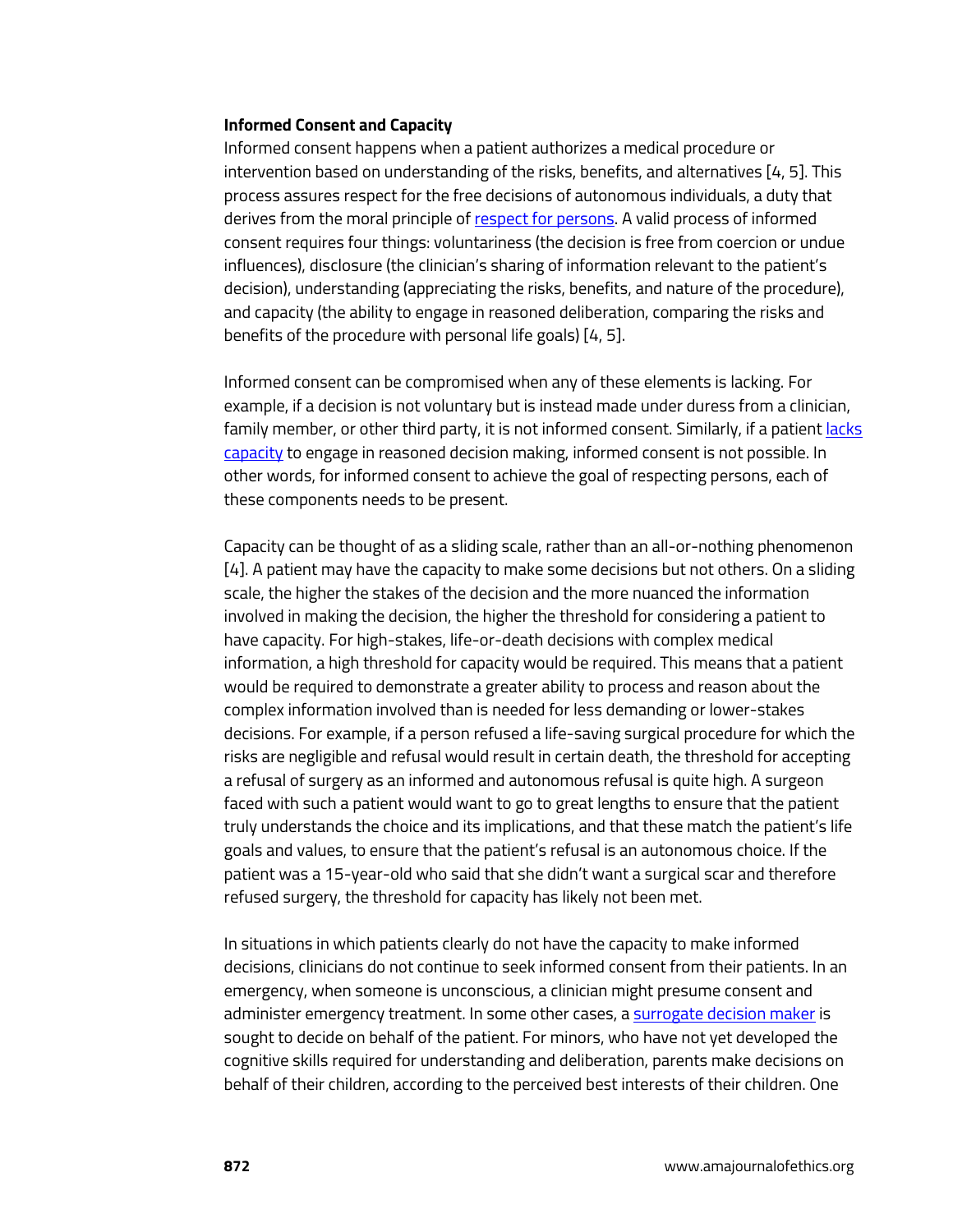could argue that in these situations clinicians are making protection of the patient the primary ethical consideration. In an emergency involving an unconscious patient, protecting the patient against harm supersedes the obligation to obtain informed consent for procedures that would otherwise require informed consent. If a patient lacks capacity, a surrogate decision maker provides physician oversight and thereby potentially diminishes harm from physician biases. Typically, surrogates are also asked to verbalize the values of the incapacitated patient to the best of their abilities, ensuring that a patient is protected from the harm of having his or her values overlooked in the provision of care.

These arguments are based on considerations of patient protection and do not accord with the model of informed consent, which is justified by respect for autonomy. More obviously, in surrogate decision making for children, autonomy is less important than doing what is best for the child. The driving force for decision making is not an informed consent process but a decision-making process that seeks the best outcome for the child [6]. When it comes to adults, the ethical values underlying surrogate decision making are respect for self-determination and concern for the patient's well-being [7]. The ideal is a [substituted judgment process](http://journalofethics.ama-assn.org/2009/08/ccas1-0908.html) in which the surrogate illuminates the prior wishes of the incapacitated patient [7]. However, this is not always possible, and, even when it is possible, it can be an imperfect process [7]. Ideal substituted judgment obviates the need for including other measures, such as weighing the welfare of the patient. For example, if the patient's prior wishes are not known, the surrogate is encouraged to resort to the best interest standard, which is purely based on considerations of patient welfare [7]. Our point is that surrogate decision making is not purely based in autonomy, as is the case with a dyadic informed consent process (the traditional informed consent process between two parties, clinician and patient); other ethical values such as the welfare of the patient are also relevant in the process of surrogate decision making. Surrogate decision making moves away from the ideal of informed consent towards valorizing protection of the patient. This is appropriate; in these situations informed consent is not feasible, and given the primacy of the ethical obligation to do no harm, a clinician should focus on her obligation to protect her patient rather than fixating on informed consent.

### **Three Variables Influencing Capacity: The Sliding Scale of Capacity and Its Consequences**

There are three broad sets of variables that influence capacity.

*Patient-related factors*. One set of variables is patient related. In the most obvious case, a patient who is unconscious lacks capacity to make even the most basic decisions. A patient who is under the influence of alcohol or hallucinogenic drugs may lack capacity for most decisions. Very young children lack the capacity to make medical decisions. But there are also more subtle cases in which it is unclear to what extent capacity is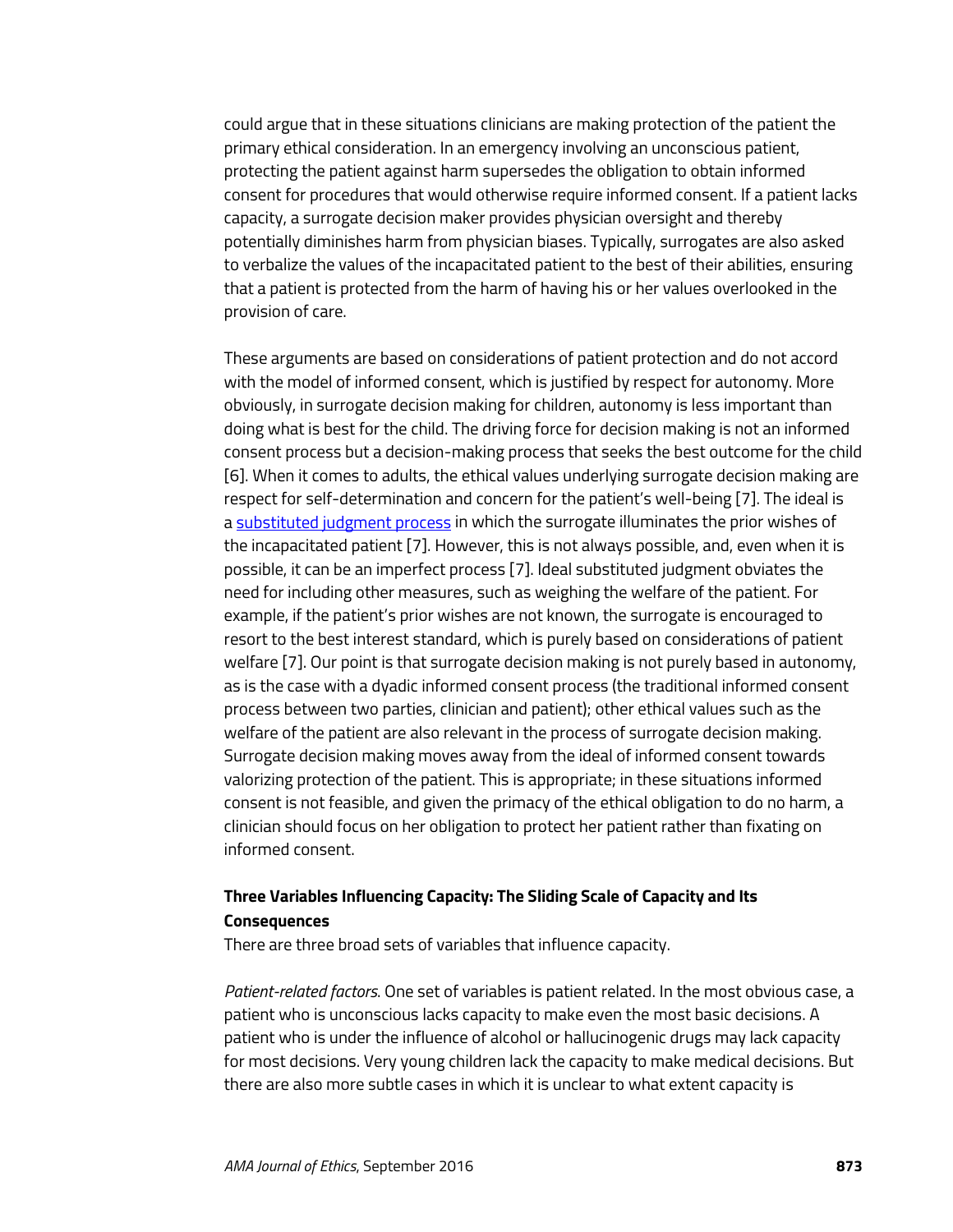influenced by patient-related factors. Some patients may not have the educational attainment or intellectual ability to understand the choices before them if the choices are scientifically complex. Language and cultural barriers may also impose limits on capacity. In some medical situations, it could be that such patients have a significant enough challenge in understanding that it should alert a physician to potentially diminished capacity.

To make this even more complex, let us imagine these factors as a sliding scale. On the one end, there are patient factors that completely preclude capacity and, on the other, patient factors that burden capacity but do not make it impossible. So, on one end of the sliding scale we have unconscious patients that can make no decisions and, on the other, patients with no clinically relevant limit to their cognitive ability to understand. In between we have persons with varying degrees of patient-related factors influencing their capacity.

The emotional burden of the illness experience and consequent cognitive overload, which may affect the patient's decisional capacity, is a patient-related factor that is alluded to in the bioethics literature, but is nowhere fully explored. For example, Appelbaum writes, "When fear or anxiety appears to be interfering with a patient's ability to attend to and process information, introducing a known and trusted confidant or adviser to the consent process may permit the patient to make competent judgments" [8]. If additional relational support does not solve the problem, Appelbaum argues that a surrogate decision maker should be sought [4]. It goes without saying that the use of a surrogate decision maker should be reserved for instances in which a patient's decision-making capacity is compromised to the point she cannot engage in medical decision making regarding the issue at hand. Surrogates are not the same as supportive confidants, and clinicians should distinguish between these. A confidant aids in decision making and shores the patient up against overwhelm, while the patient retains authority to authorize medical treatments. A surrogate makes decisions on behalf of the patient, and the surrogate authorizes medical treatments. Surrogates are only used when the patient cannot make decisions for herself.

*Information-related factors*. If decisional capacity is on a sliding scale, the more complex, scientifically advanced, and intellectually demanding information becomes, the higher the threshold for capacity of patients to provide consent. Some types of medical information (e.g., risk) contain probability estimates that require training to understand fully and tax the ability of patients to understand and deliberate.

We would argue that if the sliding scale of decisional capacity holds for patient factors, it also holds for information factors. On one end of the scale is comprehensible, straightforward information on a procedure and its risks and benefits that is clear and easily understandable. As we move up the sliding scale, the information becomes more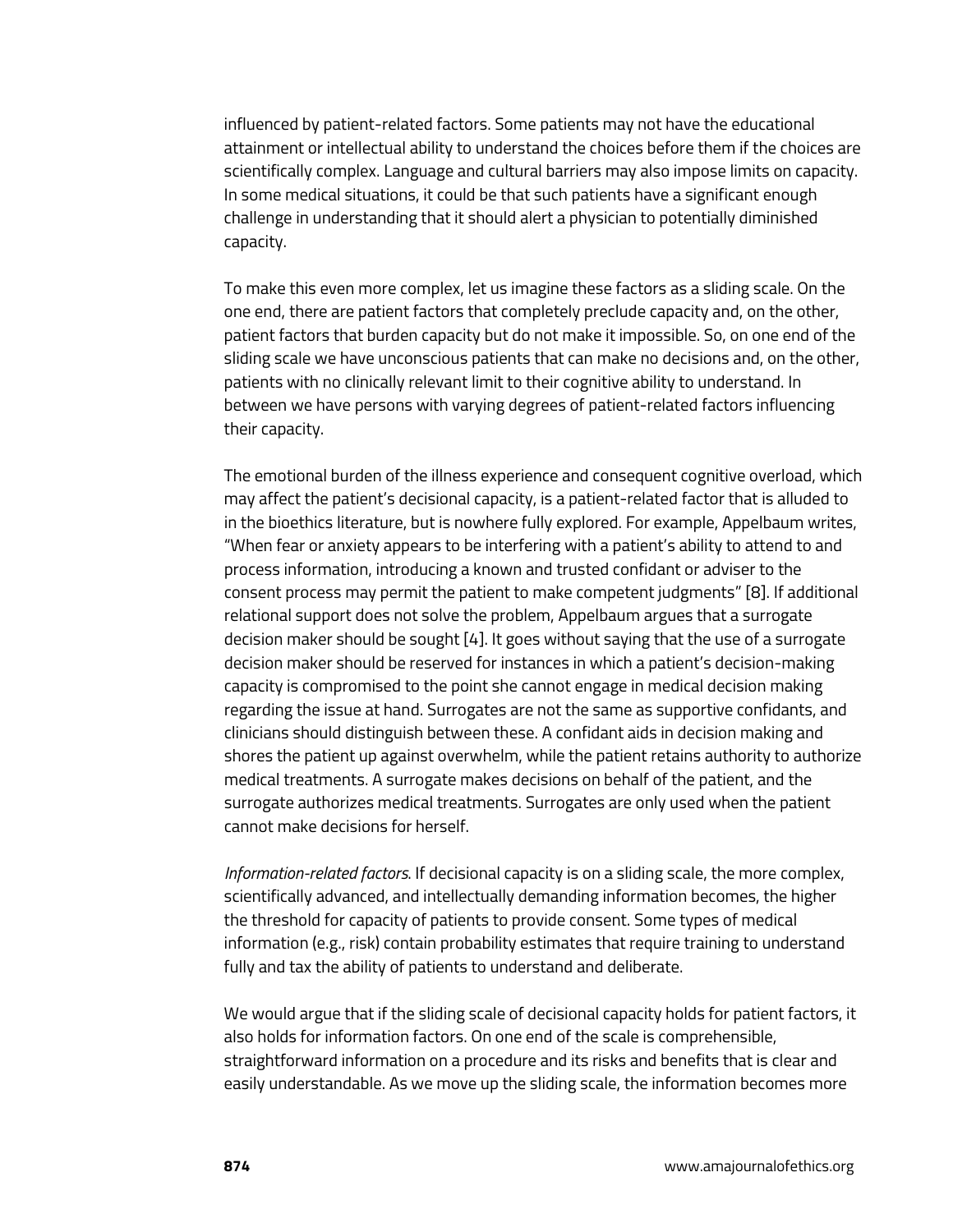voluminous and more complex; the burden on capacity becomes higher. If we keep going up the scale, at some point we encounter information that people who ordinarily have capacity to make their own decisions find impossible to fully understand. Of course, we may still find exceptions here: a medical expert or molecular geneticist may still have the cognitive ability to understand and engage information at these very high levels. But for most patients, full understanding—and truly informed consent—will be impossible.

*Communication-related factors*. Clinicians' skill and method in [communicating complex](http://journalofethics.ama-assn.org/2013/01/stas1-1301.html)  [medical information](http://journalofethics.ama-assn.org/2013/01/stas1-1301.html) to patients has been shown to influence the understanding that patients attain [9, 10]. For example, making use of decision aids, extending the decisional timeframe, and communicating complex concepts in digestible chunks can aid patient understanding [9, 10]. Alternatively, it is not hard to see that dumping an indigestible barrage of complex information on a patient would challenge her understanding. The clinician's capacity to communicate complex information is therefore an important variable that impinges on decisional capacity. It is thus important that clinicians have skill and expertise related to communicating information, facilitating understanding, and reducing the effects of emotional overload. We recommend that the learning of such skills be routinely incorporated in clinical training across all medical disciplines and that these skills be reinforced by specialized **communications training** for practicing clinicians.

Of course, combinations of patient and information factors may interact and influence capacity synergistically—think of a patient with a language barrier and low level of education who is faced with risk and benefit information that includes complex scientific concepts and probability estimates.

Our argument is therefore a simple one. Informed consent depends on capacity. Capacity can be influenced by patient factors, information factors, and communication factors. Upon reflection, it seems possible that certain types of information overwhelm the decisional capacity of patients who have no patient factors impacting their capacity. That is, it may be possible that some types of information render a competent patient unable to provide truly informed consent. In such situations, patients are in effect incapacitated for that decision.

### **Introducing the Concepts of** *Overwhelm* **and** *Informational Overload*

We suggest that there are at least two ways in which a patient can be overwhelmed so that obtaining informed consent is not feasible.

*Emotional overwhelm*. First, a patient may be emotionally overwhelmed by the illness experience and by the implications and complexity of decisions she is now faced with. We will refer to this idea as *emotional overwhelm*. Being emotionally overwhelmed may make informed consent more difficult and would require the clinician to take extra steps to ensure that an autonomous choice has been reached through an informed consent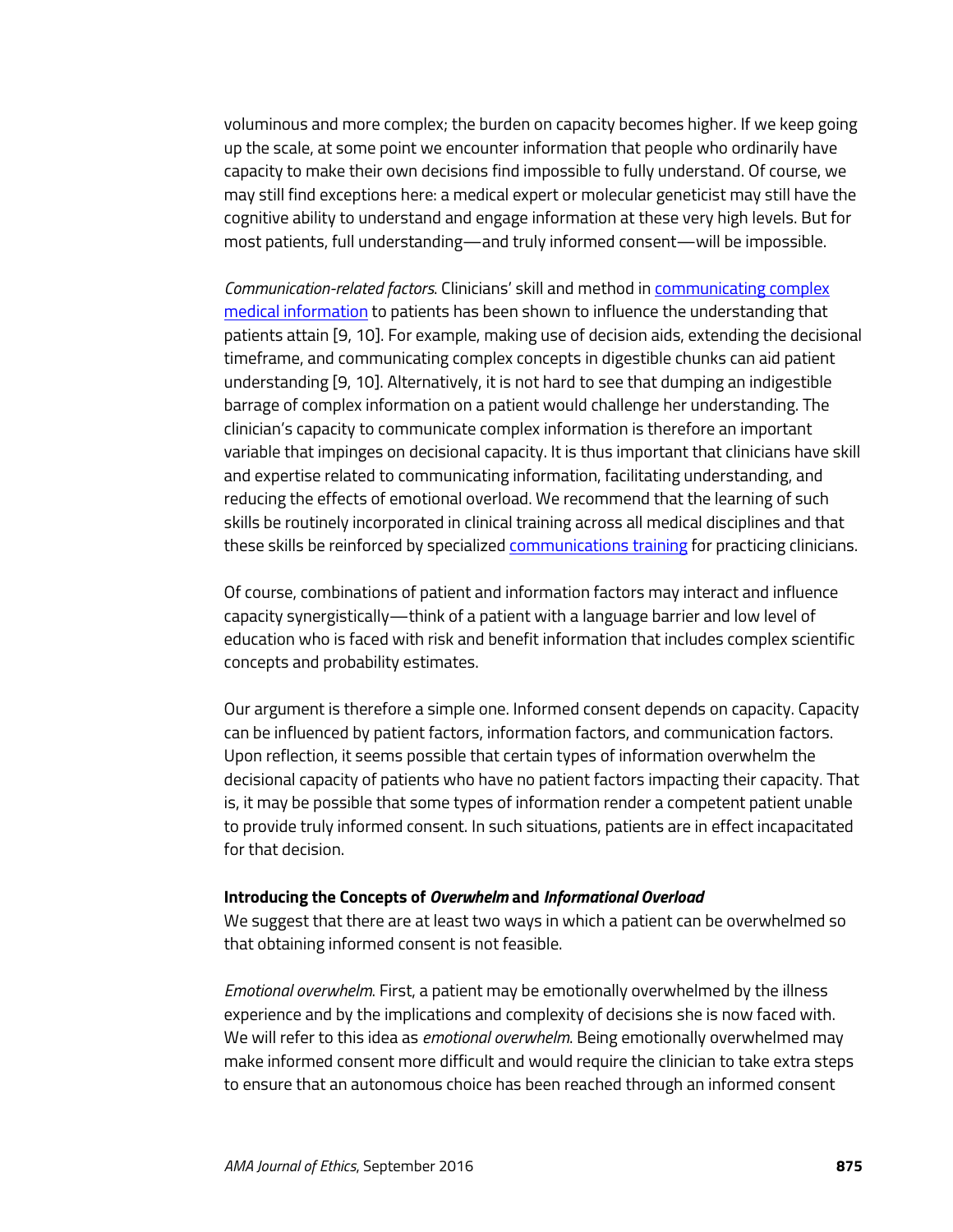process. Informed consent may still be possible in this case but is more difficult to attain as the patient's ability to make decisions is taxed. In such cases, the clinician must make an extra effort to ensure the integrity of the informed consent process by taking steps that may protect patients against the effects of emotional overwhelm. Consider the following:

- Enabling the patient to be supported by family or loved ones.
- Using a multidisciplinary approach, enabling the patient to be supported by various members of the care team.
- Extending the decisional timeframe, delivering news in a skillful and incremental way, and using decision aids [9].

Such steps may assist an informed consent process and ultimately allow true informed consent in the case of the emotionally overwhelmed patient.

*Information overload*. A patient's ability to provide informed consent may also be overwhelmed by the complexity, uncertainty, or volume of information involved in the decision, as may occur with the emergence of newer technologies such as whole genome sequencing [10]. Informational overload is present when the information required to provide informed consent is of such complexity, volume, or uncertainty that it makes it impossible for a patient to make an informed choice because the decisionmaking capacity of the patient is overwhelmed; the patient is in effect incapacitated for the decision in question.

We suggest that in these circumstances a clinician focus on the countervailing ethical obligation of protecting her patient against harm. There are cases in which informed consent is from the outset not possible because of informational overload, in which no amount of bulwarking against being informationally or emotionally overwhelmed can facilitate reaching true informed consent. What incapacitates the patient is the information itself. There may not necessarily be any patient- or communication-related factors that impinge on decision making. We are not advocating that clinicians evaluate patients for informational overload in the provision of general clinical care; informational overload is situational, related to the information itself, and not patient-specific. Instead, we recommend that clinicians be aware of certain clinical situations in which informational overload is unavoidable, and that specific steps be put in place to protect patients in such situations.

### **Possible Alternate Approaches to Attain Informed Decision Making**

How should clinicians respond to such situations?

*Surrogate decision making*. One possible solution to the problem of informed consent when decisional capacity is compromised is to seek a surrogate decision maker. However, in situations of informational overload, this may not solve the problem. If the information has inherent qualities that would overwhelm a reasonable patient, it is likely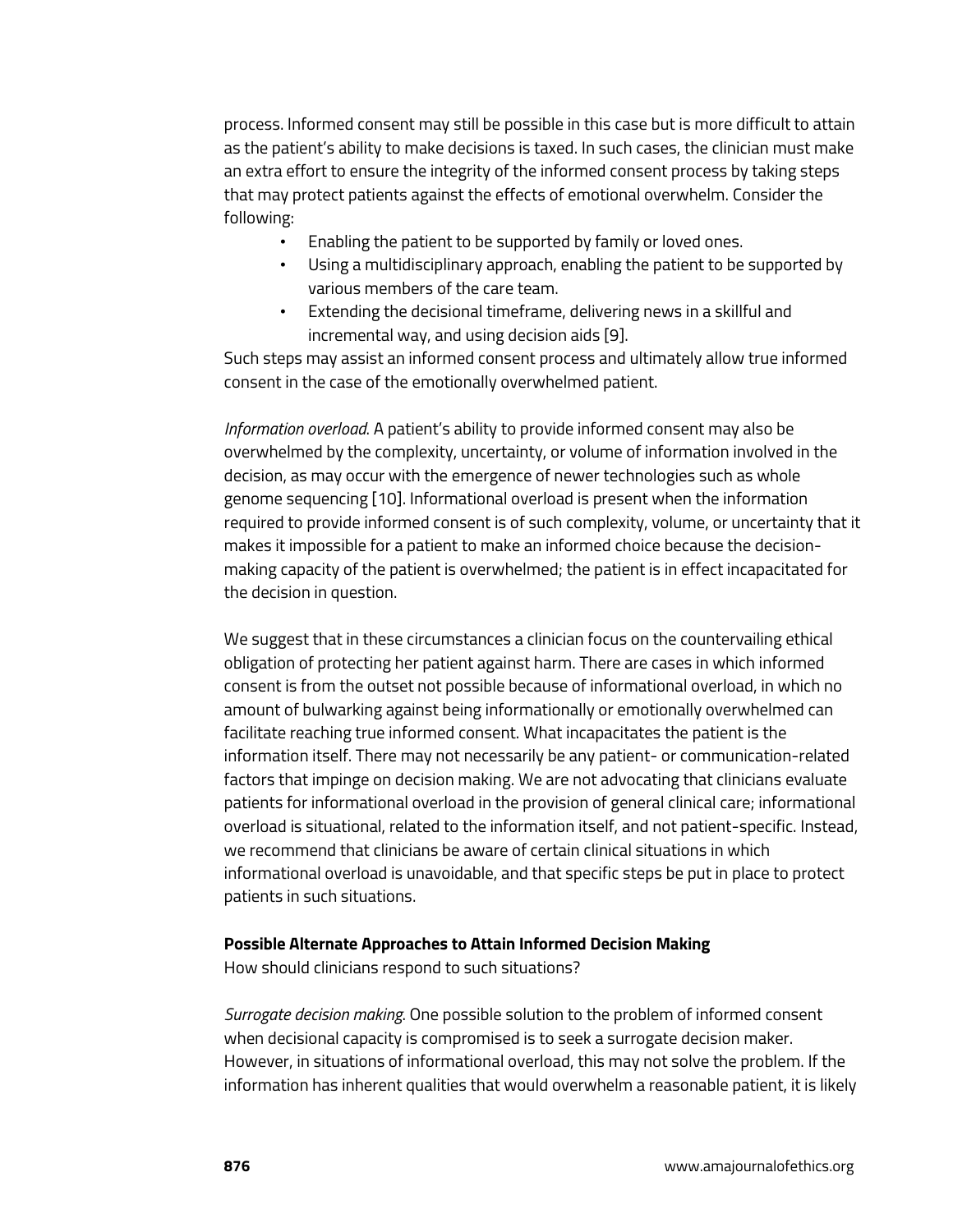to also overwhelm a surrogate. Unless the surrogate decision maker is a content expert who also understands the values of the patient, a surrogate decision maker will not solve the problem of informed consent. Surrogate decision making may, however, be useful for the emotionally overwhelmed patient who remains unable to provide informed consent despite additional support [4].

*Shared decision making*. Another possible solution is to make use of shared decision making (SDM) [11, 12]. This approach relies on deliberation between clinician and patient regarding available health care choices, taking the best evidence into account [11]. The clinician actively involves the patient and elicits patient values [11]. The goal of SDM is often stated as helping patients arrive at informed decisions that respect what matters most to them [11].

It is not clear, however, that SDM will be successful in facilitating informed decisions when an informed consent process has failed. SDM as a tool for informed decision making is at its core dependent on the patient understanding the options presented and being able to describe the preferred option. Understanding and deliberating about what is at stake for each option is a key component of this use of SDM. Therefore, if the medical information is so complex that it overloads the patient's decision-making capacity, SDM is unlikely to achieve informed decision making. But if a patient is emotionally overwhelmed by the illness experience and all that accompanies it, a process of SDM and support for the patient may eventually facilitate informed decision making.

We believe that SDM cannot in fact facilitate obtaining informed consent in medical situations in which informational overload is present and that the primary goal of SDM in these situations is not informed decision making. Instead, we believe that SDM represents a move away from an informed consent process towards protecting patients. We submit that the true primary goal of SDM is not informed consent but to make treatment decisions that are in keeping with medical evidence and standards and also consistent with a patient's values [12]. In SDM, the clinician advances recommendations based on her understanding of the patient's expressed values, incorporating the clinician's obligations of avoiding harm and providing benefit to her patient [11, 12]. SDM protects the patient in two ways. The clinician respects the patient's personhood by eliciting and taking into account the patient's values during care planning but also protects the patient against harm by advancing recommendations in keeping with the best evidence. Resorting to SDM, in our view, acknowledges that informed consent is not the correct tool for certain complex medical situations and that considerations of patient protection are paramount.

Thus, if SDM is used as a tool to facilitate informed decision making, we suggest that it will not reach its stated goal when informational overload is present. If, however, SDM is seen as a patient protection tool with the goal of eliciting and taking into account patient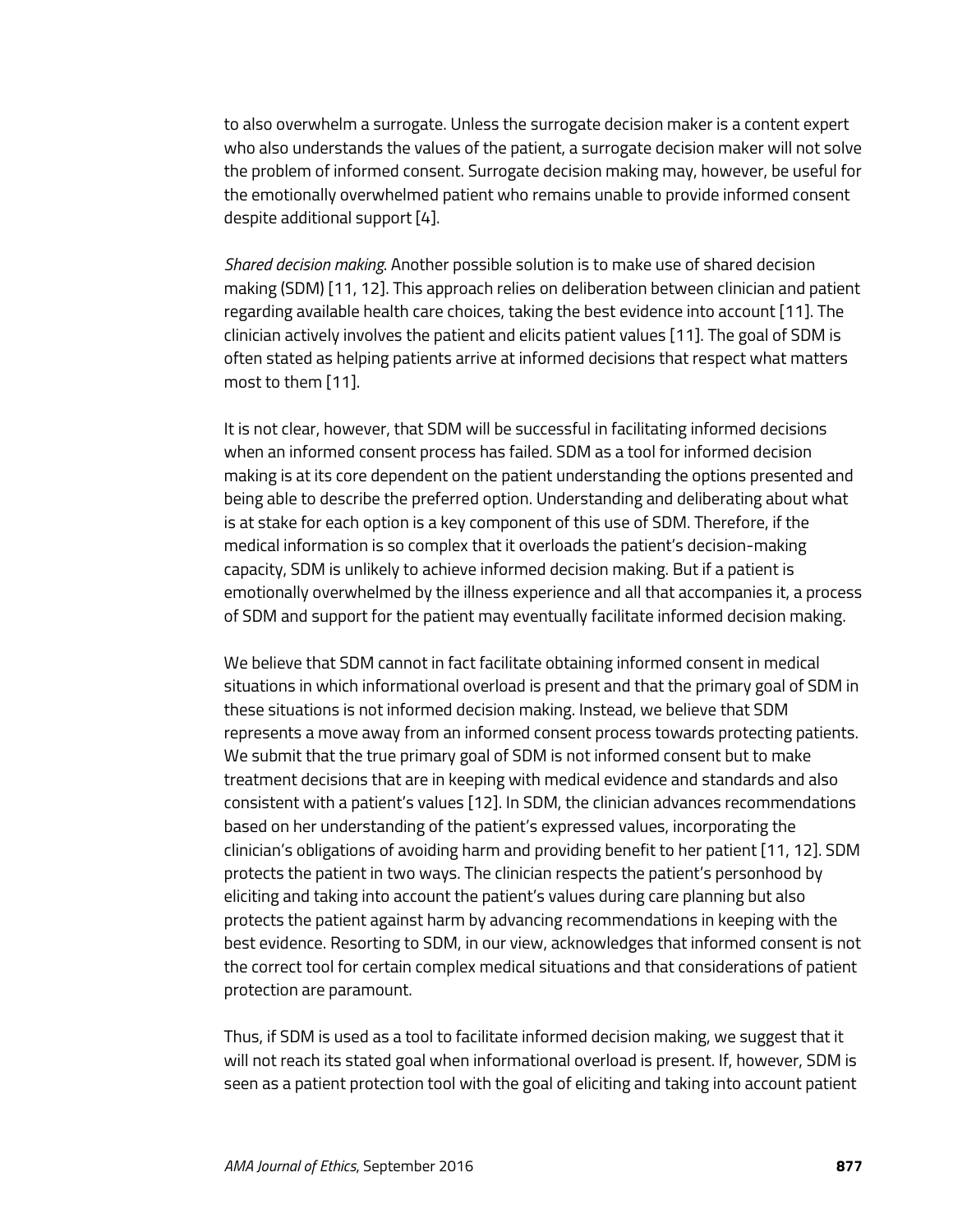values during care planning, we fully support its use. We maintain that in circumstances in which patients' capacity is overwhelmed, clinicians should shift their focus from obtaining informed consent to protecting the interests of the patient. It is important to note that the patient only lacks capacity for this decision and not for others. Capacity is decision-specific. Therefore, it is only in terms of a particular decision for which informational overload makes informed consent impossible that the clinician should focus on protecting the patient. This conclusion has far-reaching implications for decision making about genetic sequencing tests.

#### **Whole Genome Sequencing: Revisiting and Building on Parens's Argument**

Whole genome sequencing is entering the field of precision medicine [13]. It is generally accepted that the routine incorporation of whole genome sequencing in clinical care is inevitable and a positive development in health care in the near future [13, 14], one that will lead to exciting new diagnostic and therapeutic options [13, 14].

The problem with whole genome sequencing is that these tests return mountains of information, including a multitude of incidental findings [14]. Such findings may include higher risk for certain diseases and early diagnosis of a presently asymptomatic disorder [14]. Interpreting the implications of these incidental findings is quite complex, and it is recommended that medical decision making be done in conjunction with a clinical geneticist [14]. Such incidental findings can lead to harm, which has implications for the use of whole genome sequencing tests [14, 15].

The incidental findings may trigger additional tests, each of which carries its own risks of harm [16]. In particular, some of the incidental findings will be false positives incorrectly indicating that a patient has a given condition—triggering unnecessary testing, cost, and anxiety [16]. Genome sequencing tests may also return results that hav[e implications for close family members,](http://journalofethics.ama-assn.org/2012/08/coet1-1208.html) triggering testing for these family members, which may cause distress to the patient and family [17]. Another potential harm is that the Genetic Information Nondiscrimination Act of 2008 does not prevent insurance providers from obtaining and using the results of a genetic test in calculating payments to insured persons for claims, although it does not allow them to require genetic tests prior to issuing insurance [18]. It cannot be predicted prior to the test whether a genome sequencing test will reveal the kind of information that may put a patient at risk of receiving lower insurance pay-outs. It is true that all medical information can be used by insurance companies in this way, so in a sense whole genome sequence testing is not distinct from other medical testing. However, given the sheer amount and complexity of information returned by genome sequencing and the vast potential for returning medically relevant incidental findings, the possible implications for insurance pay-outs from having a whole genome test are a valid concern.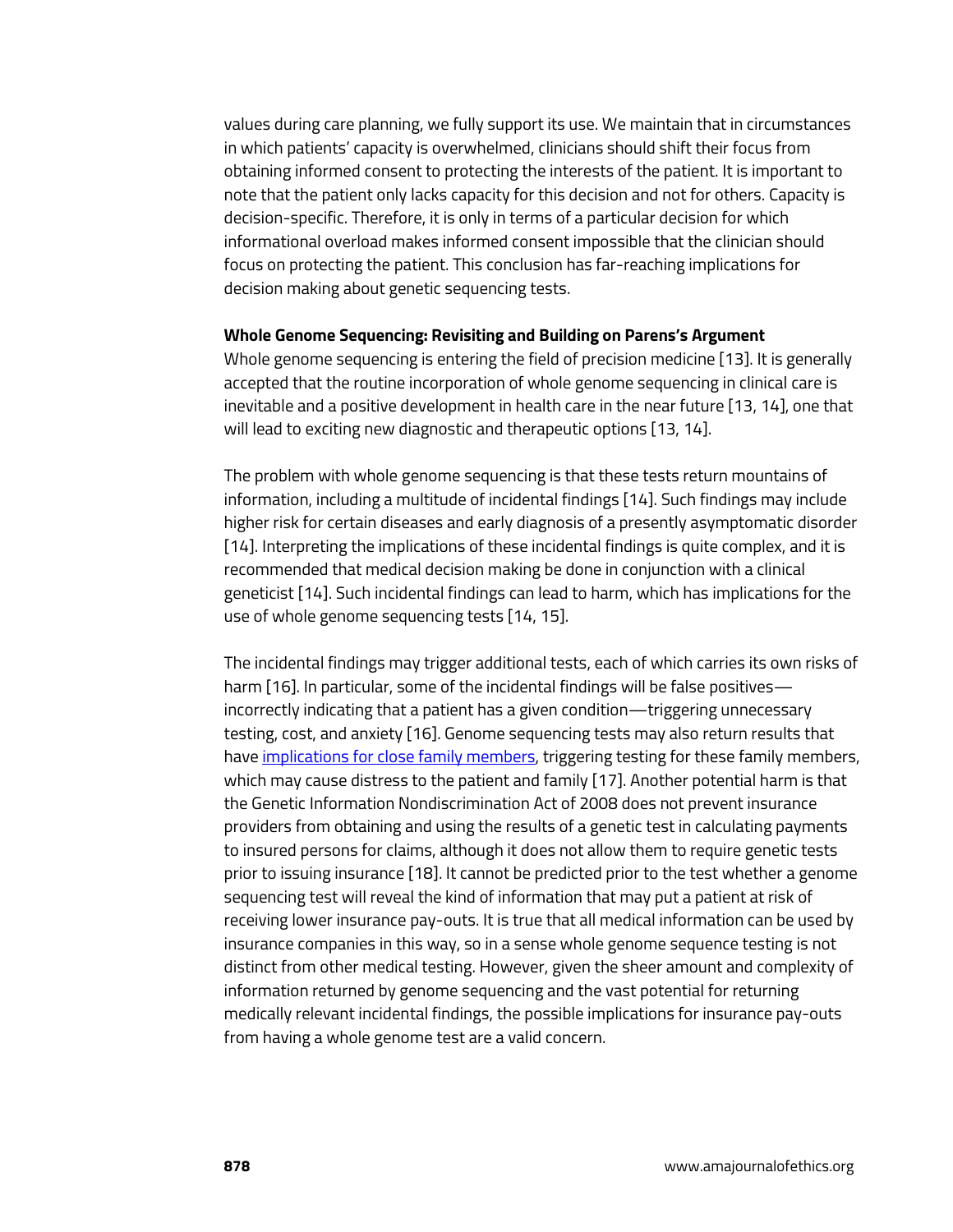The potential harms of a whole genome sequencing test are therefore substantial, leading some to suggest that an informed consent process should accompany genomic testing [14, 15]. Considering the challenges posed to informed consent by incidental findings that arise in the course of genome sequencing tests [19], Appelbaum and colleagues argue that the magnitude and implications of the potential incidental findings are sufficiently great to preclude a traditional informed consent discussion. Accordingly, Appelbaum et al. suggest that alternate models of informed consent be used for these tests [19]. These options all aim to address the inherent difficulty in different ways, but each has problems. One model is telling a patient that there may be incidental findings and then obtaining consent for the release of specific actionable incidental findings if they occur. Another is making the return of certain categories of incidental findings a condition of testing. These two options impinge on the very autonomous choice they seek to protect; limiting autonomy to ensure respect for autonomy is a strange way of ensuring respect for persons. Lastly, consent could be outsourced to a third party—send a patient to an expert who will deal with the consent process and the return of incidental findings, but this is not really a solution. Although it is highly advisable and good practice to involve genetic experts in decision making and in discussions with patients, the risk of informational overload still remains. Thus, even if a third party has superior content knowledge, the information itself may still overwhelm a patient's ability to provide consent according to the traditional informed consent model.

The challenges posed to informed consent are an ongoing focus of study of the National Institutes of Health (NIH) National Human Genome Research Institute. One of the institute's working groups is tasked with developing new and creative approaches to informed consent in clinical genetic sequencing and with developing standardized consent language [20]. But given the inherently complex informational factors that may overwhelm patient capacity, we argue that informed consent is inherently not possible and that an alternative model be invoked in dealing with clinical genetic sequencing. Is it not better simply to admit that informed consent is not possible, given the type and scope of the information pertinent to the test?

Koenig offers a solution that we find much more appealing [21]. In responding to Appelbaum et al.'s article [19], she argues that informed consent has become the equivalent of a fetish in biomedical research. When an issue arises in protecting research subjects, the answer is always "more consent." This, Koenig argues, is strange because there are definite limits to informed consent, particularly in the area of genetic testing, and because a growing body of research shows that there is a large disparity between the ideal of informed consent and what happens in practice in "informed consent" discussions [21-23]. Although Koenig's comments are focused on research, they are just as applicable to clinical care contexts. Koenig's proposed solution for the genetic sequencing challenge is intriguing: governance of consent. In this model, a patient consents to a decision-making process involving others. The return of actionable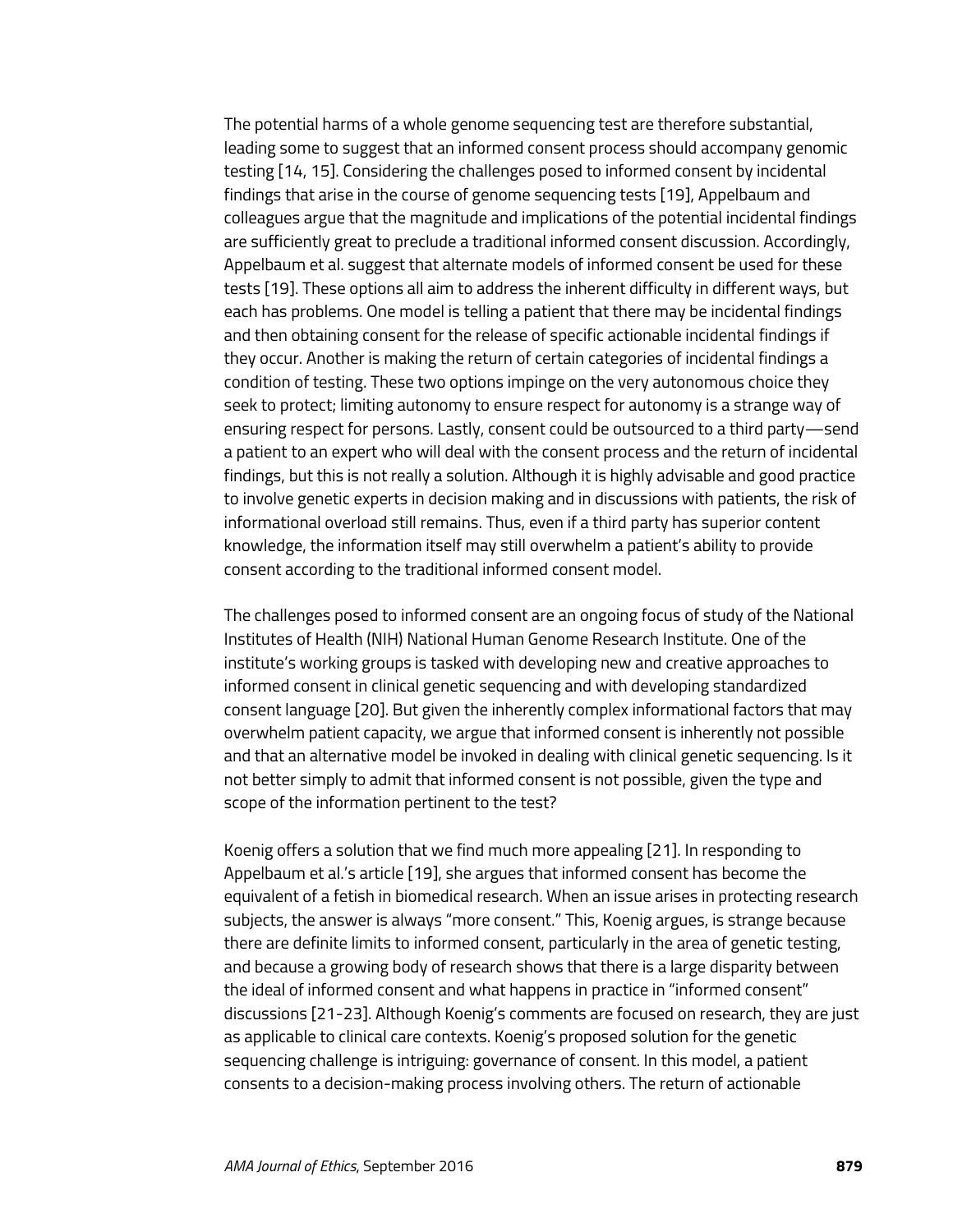incidental findings is discussed by a group of persons, including experts and community members; this group debates how the information should be handled and returned. The patient provides informed consent to have a group of this sort deliberate on her behalf about whether and how incidental findings would be returned. Koenig argues that this procedure respects patient values and autonomy, while also protecting patients from harms that might result from the volume of unexpected incidental findings associated with whole genome screening tests [21].

A number of things are attractive about Koenig's proposed solution, which could help us think more critically about how physicians can help patients with information overload. One is that it still draws on the decision-making capacity of the patient. Even though the patient may lack capacity to provide informed consent, she may have the capacity to consent to an alternate decision-making process. In clinical practice, this solution translates to offering a patient a number of different ways in which decisions can be made with regard to return of actionable findings. This process respects the personhood of patients in that they provide consent to the extent they are able and express their values in doing so.

At the same time, this process removes any fears that clinicians are "hiding something" or acting in ways that are unjustifiably paternalistic. It provides oversight of clinicians: a clinician has to verbalize his or her recommendation and plan to the community of peers or other deliberative community identified by the patient. But, most importantly, this solution also takes seriously the problem posed by the nature of the information and protects patients, in a morally responsible way, from being overwhelmed. Recognizing that the patient is incapacitated due to information factors, the clinician invokes an alternative to informed consent that protects the patient's interests while respecting her autonomy as far as possible. We would argue that Koenig's model of "consent to be governed" is quite consistent with the ethical goal of protecting patients.

### **Protecting Patients**

We have argued that the complex nature of the information involved in whole genome sequencing can overwhelm the decision-making capacity of patients, making informed consent impossible. Given the impossibility of informed consent and the potential harms associated with genomic testing, we have argued that clinicians should focus on protecting patients from harm. Here we offer some suggestions on how this could be done. These suggestions would be of benefit in cases of informational and emotional overload. Suggestions 1-3 apply specifically to the context of whole genome sequencing, the quintessential example of a clinical situation in which informational overload may occur, and suggestions 4-7 should be considered in all cases of overwhelmed decisional capacity.

1. If there are no clear benefits to a genetic test, it should not be offered to patients. There should be a clear indication as to why a test is necessary and a clear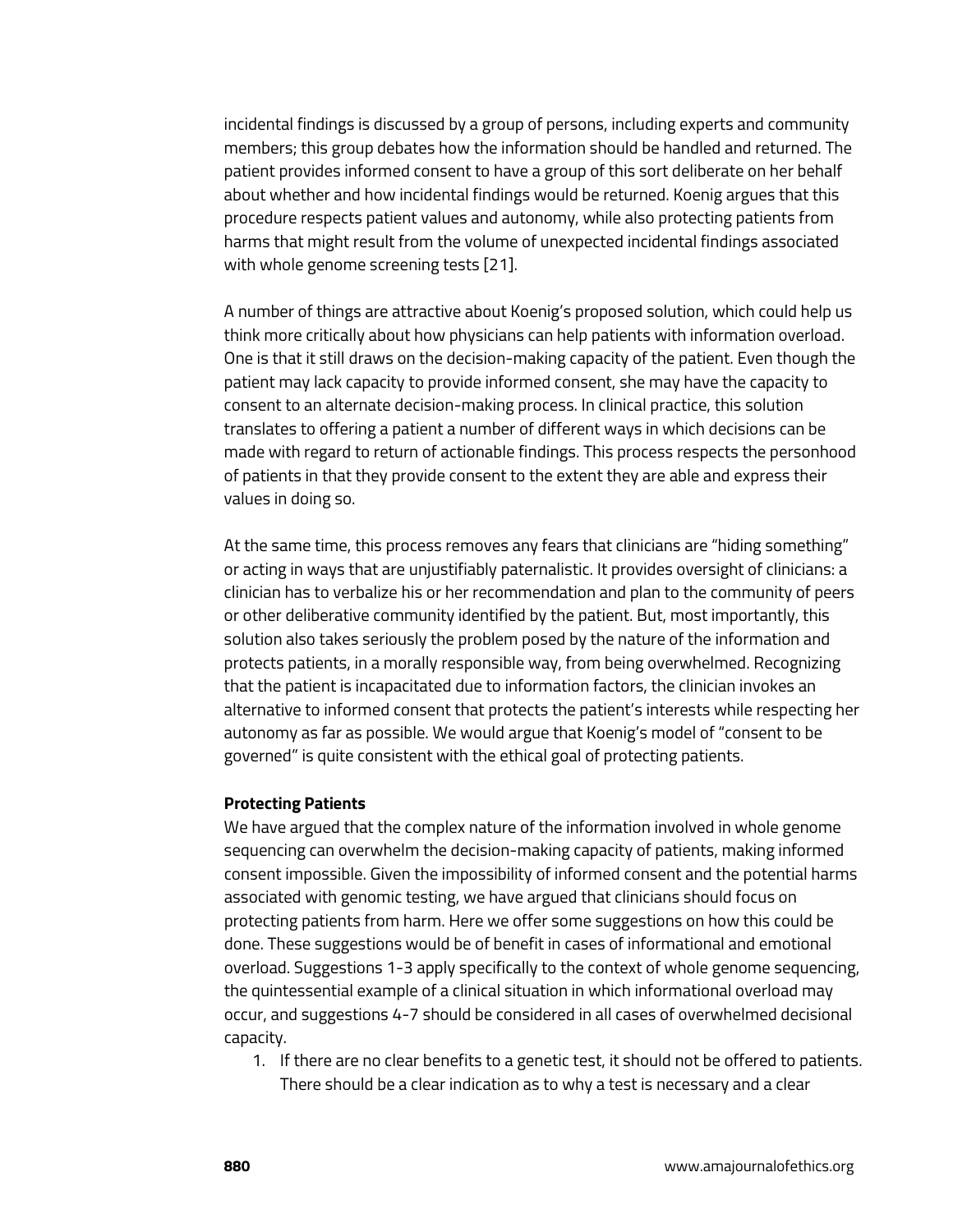benefit that outweighs potential harm before a test is done. If patients request a genetic test for a reason that does not meet these criteria, clinicians should discourage them from pursuing testing. This is not a new idea, but we emphasize it as important in contexts in which patients may become overwhelmed.

- 2. Extend the decisional timeframe. If a test is indicated and the patient needs to make a decision as to whether to undergo the test, clinicians should encourage the patient to take time to deliberate over the decision. Given the complexity of the information, we suggest that a decision should not be made within the confines of a 15-minute doctor's appointment. Rather, as much time as is needed to arrive at a good decision should be taken. We recognize that this recommendation is also not new; current genome testing practice standards recommend the involvement of a genetic expert and taking sufficient time in deliberation [14, 15]. We emphasize that this recommendation is an important one and that primary care clinicians should not engage in genomic testing without appropriate support and without taking an appropriate decisional timeframe into account.
- 3. If a test is clinically indicated, consider using an alternate model of decision making and consent. One such example is governance of consent as presented by Koenig [21]. Another possibility is to involve patients in a deliberative democracy process, such as a "community jury" [24]. In prostate-specific antigen (PSA) screening, it has been shown that involving patients in a community jury deliberative process increases understanding and retention of information and perhaps makes individual decision making easier [24]. This is a process in which patients deliberate with peers who face the same decisions regarding choices, with the support of content experts [24]. Perhaps some version of such a group deliberative process among peers can be helpful for some patients faced with possible whole genome testing. In clinical practice, this would amount to a clinician being transparent about the fact that informed consent is not possible in this complex situation and offering her patient different ways to make genomic testing decisions. Options offered could include assistance from the hospital ethics committee, a community jury process, or the patient deferring to the clinician. The patient therefore consents to a way in which decisions will be made while at the same time avoiding informational overload. Not only does this process respect and protect the patient, but it also facilitates realization of other values inherent to the practice of medicine, such as transparency, building of trust, and relationship-centered care.
- 4. Encourage relational support from family or friends when complex decisions are at stake. When patients face complex information, sharing decision making with family or friends can help them process it [25].
- 5. In clinical situations in which patients may be at risk of overwhelm, consider using an SDM approach instead of a traditional informed consent approach. Indeed, for decisions such as prostate cancer screening with PSA, many experts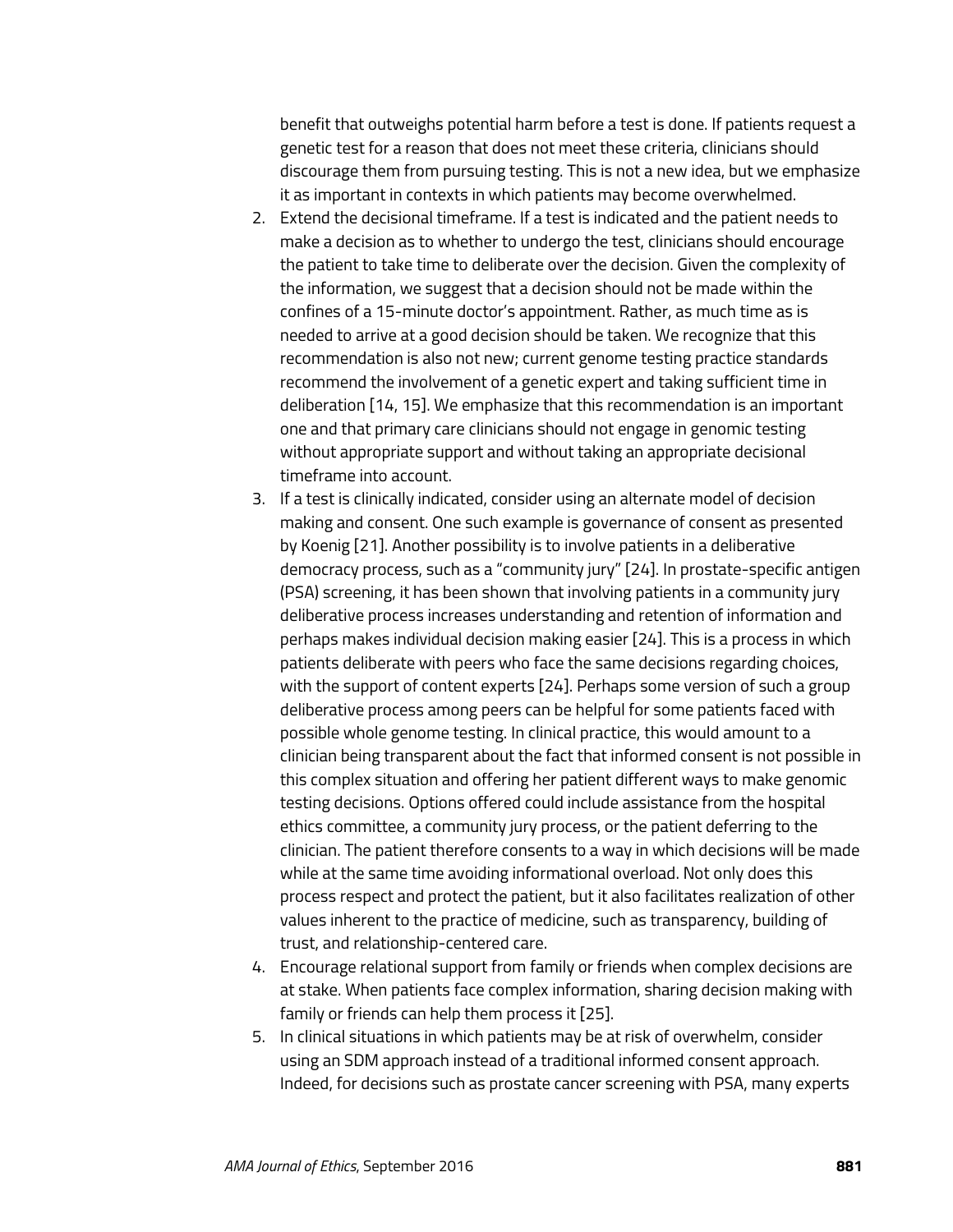recommend the use of an SDM approach [26, 27]. The SDM approach we advocate has the goal of making medical decisions that are in keeping with medical evidence and standards and are also consistent with a patient's values. The clinician advances recommendations based on the best medical evidence and on her understanding of the patient's values. This decision-making process requires open communication, establishment of a relationship, and exploring the patient's values. It is vital that clinicians develop the necessary skills to employ such an approach, and we suggest that clinicians receive training in SDM approaches both during their education years and while in practice.

- 6. Consider sharing information in digestible, progressive chunks, and on a needto-know basis. This means only sharing what is necessary for prevention of serious harms and tailoring information in a way that protects a patient from being overwhelmed and from a potentially harmful choice. If complex information is presented all at once, it may increase the risk of informational overload and thus increase the risk of a harmful choice [25].
- 7. Because sharing information in chunks risks leaving clinician bias unchecked, we recommend that clinicians work with a support mechanism in place, such as consulting with an ethics committee. The clinician would voice her reasoning to the committee, which would provide assistance in guiding decisions on what information to share with the patient—including which options to strongly recommend and prioritize—and also compensate for inherent clinician biases. This is an important step in protecting a patient against harm when a highstakes medical decision involves substantial informational complexity.
- 8. We recommend that all clinicians undergo communications training aimed at developing skills related to facilitating understanding, communicating information, and providing support to patients. Such types of training for clinicians have been shown to improve patient satisfaction, improve physician empathy, facilitate the formation of meaningful patient-clinician relationships, and decrease clinician burnout [28, 29]. Indeed, these outcomes show the importance of communications training in equipping clinicians with skills necessary to support patient decision making and prevent or respond to informational overload or emotional overwhelm. We recommend that communications training be included in clinical education programs across the board and be reinforced when clinicians are in practice. Since clinicians' ability to communicate may impinge on a patient's capacity to make a decision, clinicians' communication skills should be optimal.

### **The Charge of Paternalism**

Some may object that we are arguing for a form of [paternalism,](http://journalofethics.ama-assn.org/2012/07/oped2-1207.html) contending that we think doctors know what is best for patients better than patients themselves do. Some may even accuse us of arguing for a return to the old days of "doctor knows best": the poor patients don't know what they need or want, so it is the job of the clinician to protect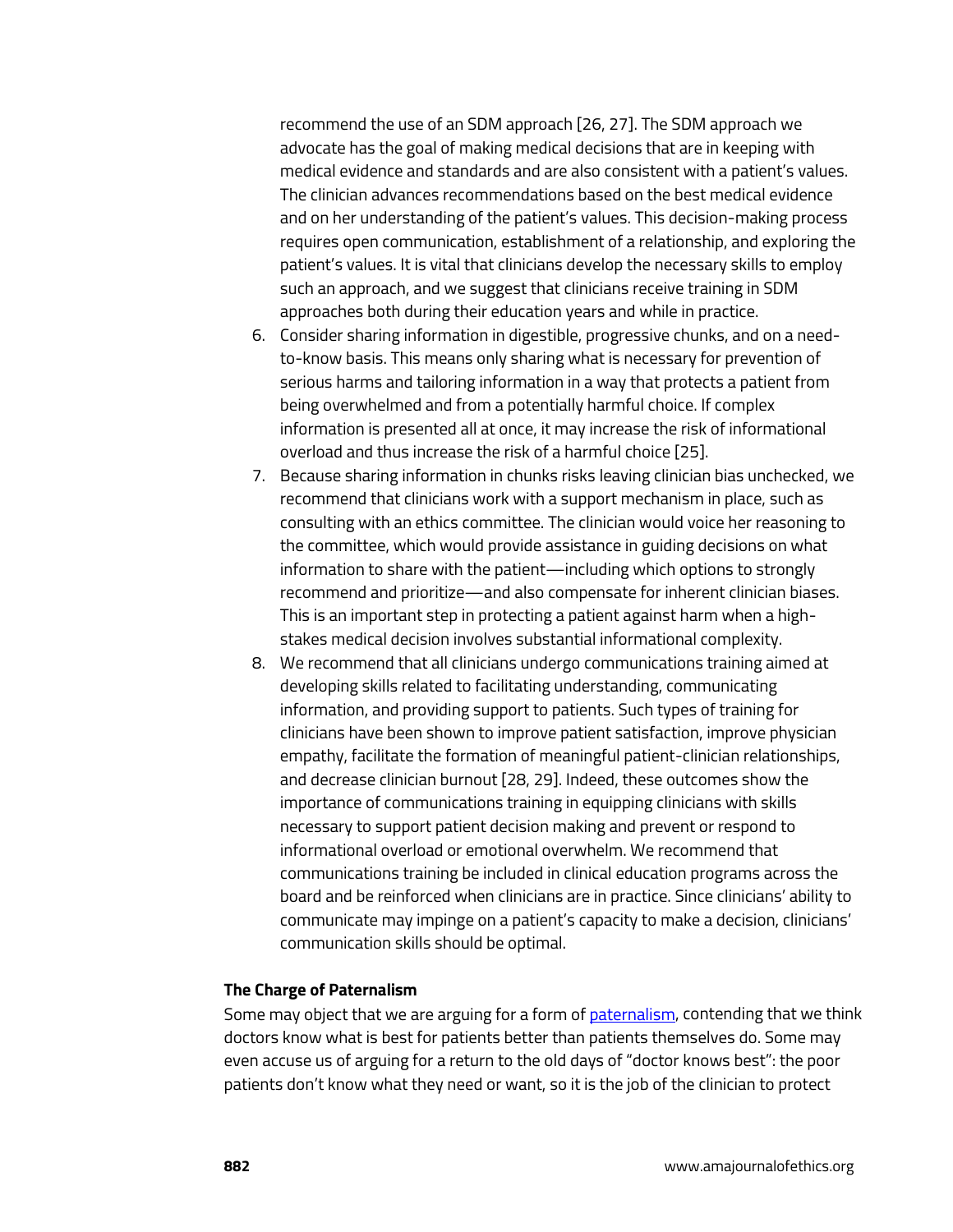them from themselves. In this way, the objector would argue, we are advancing an argument for the kind of paternalism that modern medicine has rightfully repudiated.

Our response is twofold. Firstly, these arguments should not be construed as an argument for paternalism because paternalism happens when a clinician overrides the autonomy of a patient, claiming that this is done in the patient's best interests [30]. We are arguing for no such thing. Our argument is that there are some situations in which autonomous decision making is not possible—for example, when the patient is overwhelmed. In these situations, there is no autonomous choice and no autonomy to override. Thus, our argument is not an argument for paternalism but instead an argument for an ethical safety net in cases in which autonomy is limited.

Secondly, the arguments we presented are meant to highlight some of the limitations of informed consent and not to justify paternalistic actions. It is simply the case that informed consent does not work in all medical situations and can in fact subvert the very ethical principles it is meant to protect. In such situations clinicians need other tools to ensure that their ethical obligations are fulfilled. The arguments we have offered are meant to move us along towards the development of such tools.

### **Conclusion**

We have argued that threats to patient capacity are found in informational factors, patient factors, and communication factors. These place limits on the attainment and use of informed consent. We have argued that these limitations apply in the case of genetic sequencing, making informed consent impossible, and have suggested ways of protecting patients from harm when using these tests.

Continued insistence on using an informed consent process when it is not appropriate deflects from other important ethical obligations, such as avoidance of harm. We urge clinicians to be aware of the two different senses in which a patient can be overwhelmed and to protect overwhelmed patients from harm. There should not be a continued insistence on obtaining informed consent from the overwhelmed patient and, instead, steps should be taken to provide the assistance that patients in these situations require.

### **References**

- 1. Lidz CW, Appelbaum PS, Joffe S, Albert K, Rosenbaum J, Simon L. Competing commitments in clinical trials. *IRB*. 2009;31(5):1-6.
- 2. Joffe S, Miller FG. Bench to bedside: mapping the moral terrain of clinical research. *Hastings Cent Rep*. 2008;38(2):30-42.
- 3. Parens E. Drifting away from informed consent in the era of personalized medicine. *Hastings Cent Rep*. 2015;45(4):17.
- 4. Appelbaum PS. Assessment of patients' competence to consent to treatment. *N Engl J Med*. 2007;357(18):1834-1840.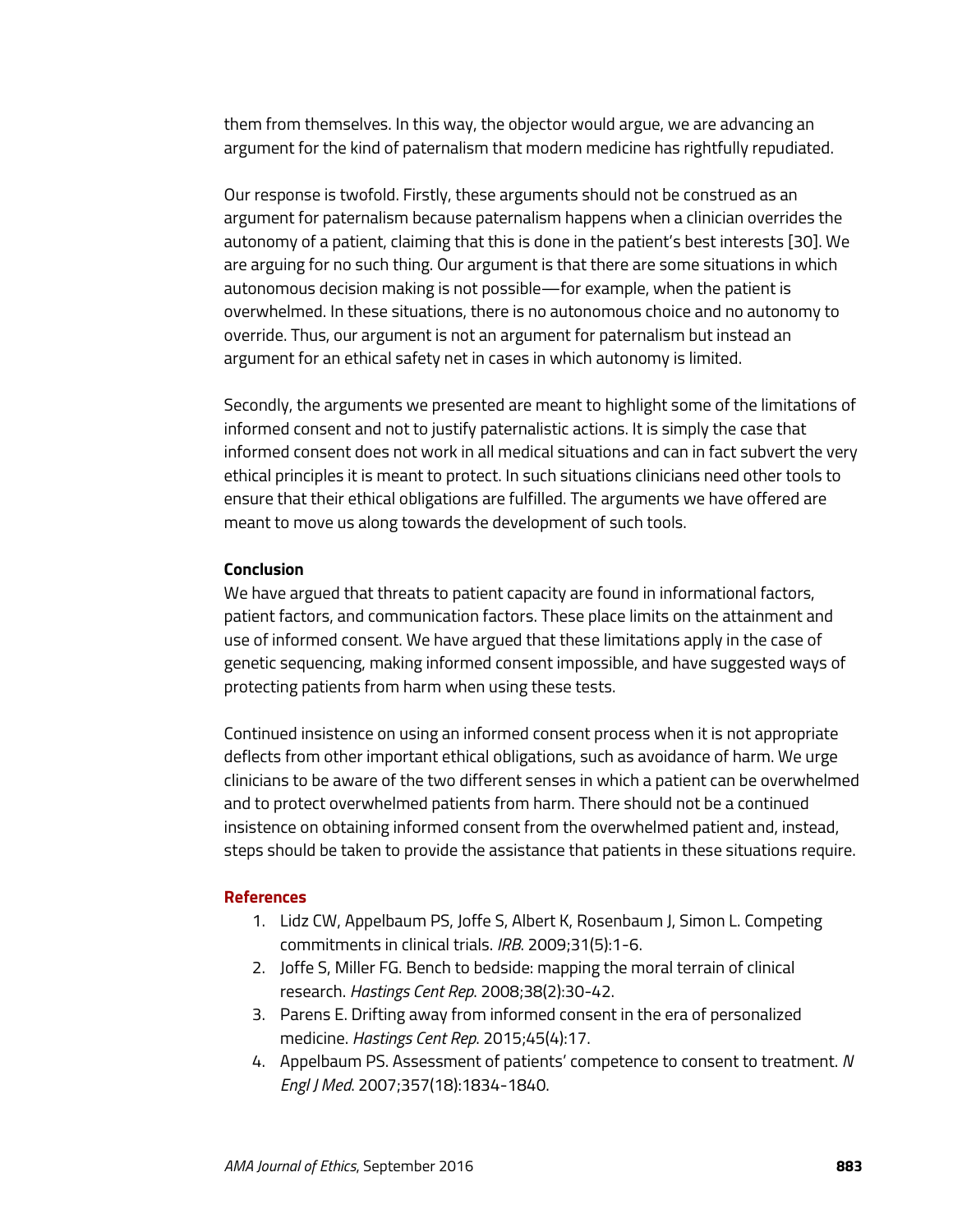- 5. Beauchamp TL. Informed consent: its history, meaning, and present challenges. *Camb Q Healthc Ethics*. 2011;20(4):515-523.
- 6. Kodish E. Informed consent for pediatric research: is it really possible? *J Pediatr*. 2003;142(2):89-90.
- 7. Buchanan AE, Brock DW. *Deciding for Others: The Ethics of Surrogate Decision Making*. Cambridge, England: Cambridge University Press; 1990:87-134.
- 8. Appelbaum, 1838.
- 9. Yap TY, Yamokoski A, Noll R, Drotar D, Zyzanski S, Kodish ED; Multi-site Intervention Study to Improve Consent Research Team. A physician-directed intervention: teaching and measuring better informed consent. *Acad Med*. 2009;84(8):1036-1042.
- 10. Grady C. Enduring and emerging challenges of informed consent. *N Engl J Med*. 2015;372(9):855-862.
- 11. Elwyn G, Frosch D, Thomson R, et al. Shared decision making: a model for clinical practice. *J Gen Intern Med*. 2012;27(10):1361-1367.
- 12. Kon AA, Davidson JE, Morrison W, Danis M, White DB; American College of Critical Care Medicine; American Thoracic Society. Shared decision making in ICUs: an American College of Critical Care Medicine and American Thoracic Society policy statement. *Crit Care Med*. 2016;44(1):188-201.
- 13. Collins FS, Varmus H. A new initiative on precision medicine. *N Engl J Med*. 2015;372(9):793-795.
- 14. American College of Medical Genetics and Genomics (ACMG) Board of Directors. Points to consider in the clinical application of genomic sequencing. *Genet Med*. 2012;14(8):759-761.
- 15. American College of Medical Genetics and Genomics (ACMG) Board of Directors. Points to consider for informed consent for genome/exome sequencing. *Genet Med*. 2013;15(9):748-749.
- 16. Chrystoja CC, Diamandis EP. Whole genome sequencing as a diagnostic test: challenges and opportunities. *Clin Chem*. 2014;60(5):724-733.
- 17. Lawrence L, Sincan M, Markello T, et al. The implications of familial incidental findings from exome sequencing: the NIH Undiagnosed Diseases Program experience. *Genet Med*. 2014;16(10):741-750.
- 18. Walker J. Genetic discrimination and Canadian law. Ottawa, ON: Library of Parliament; September 16, 2014. Publication 2014-90-E. http://www.lop.parl.gc.ca/content/lop/ResearchPublications/2014-90-e.pdf. Accessed October 14, 2015.
- 19. Appelbaum PS, Parens E, Waldman CR, et al. Models of consent to return of incidental findings in genomic research. *Hastings Cent Rep*. 2014;44(4):22-32.
- 20. For information on the NIH National Human Genome Research Institute working groups focusing on standardized consent language, see the NIH National Human Genome Research Institute website.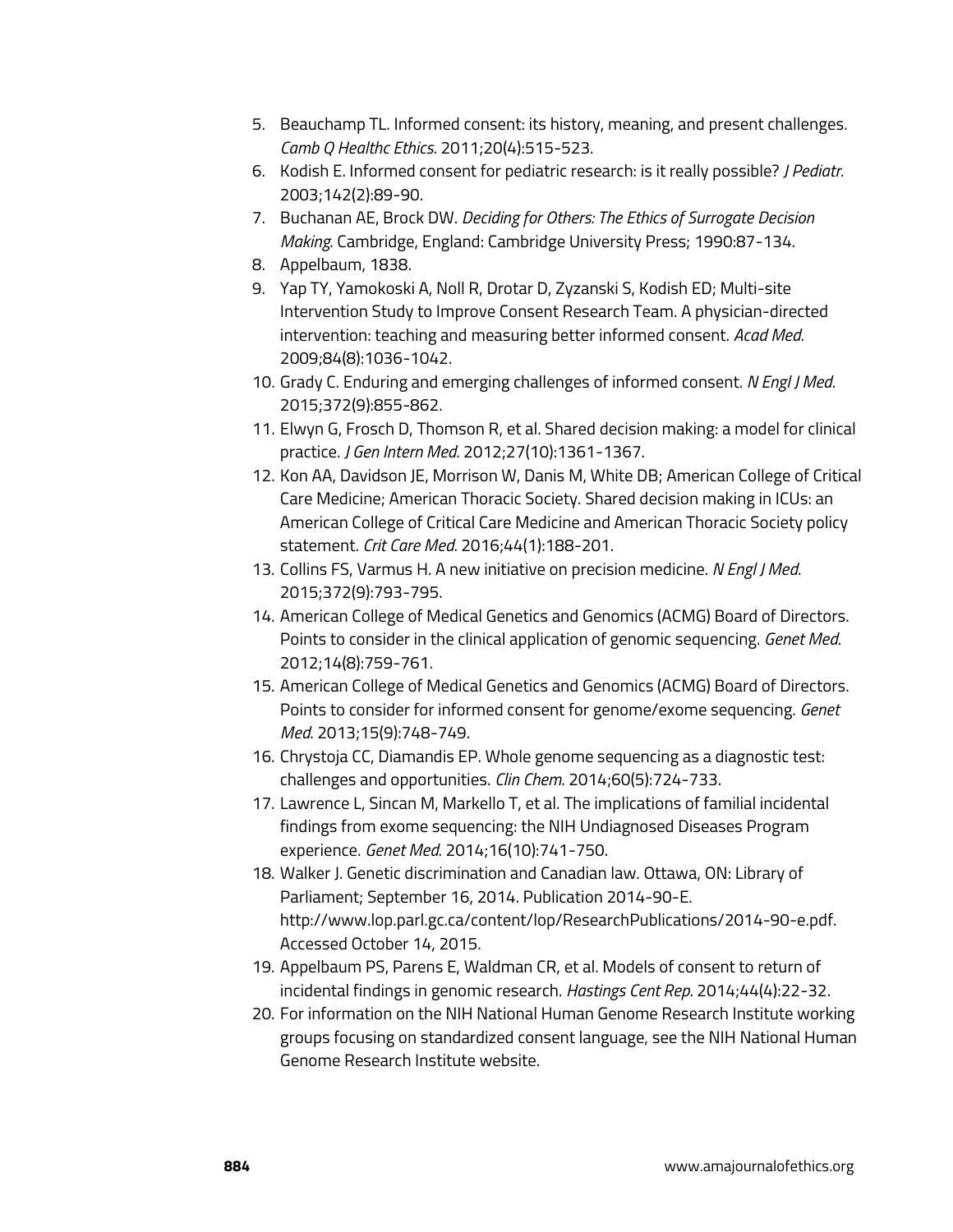https://www.genome.gov/27546194/clinical-sequencing-exploratoryresearch/. Accessed July 13, 2016.

- 21. Koenig BA. Have we asked too much of consent? *Hastings Cent Rep*. 2014;44(4):33-34.
- 22. Kodish E, Eder M, Noll RB, et al. Communication of randomization in childhood leukemia trials. *JAMA*. 2004;291(4):470-475.
- 23. Cousino MK, Zyzanski SJ, Yamokoski AD, et al. Communicating and understanding the purpose of pediatric phase I cancer trials. *J Clin Oncol*. 2012;30(35):4367- 4372.
- 24. Thomas R, Glasziou P, Rychetnik L, Mackenzie G, Gardiner R, Doust J. Deliberative democracy and cancer screening consent: a randomised control trial of the effect of a community jury on men's knowledge about and intentions to participate in PSA screening. *BMJ*. 2014;4(12):e005691.

http://bmjopen.bmj.com/content/4/12/e005691.long. Accessed May 4, 2016.

- 25. Epstein RM. Whole mind and shared mind in clinical decision-making. *Patient Educ Couns*. 2013;90(2):200-206.
- 26. Gorber SC, Shane A, Joffres M, et al; Canadian Task Force on Preventive Health Care. Recommendations on screening for prostate cancer with the prostatespecific antigen test. *CMAJ*. 2014;186(16):1225-1234.
- 27. Qaseem A, Barry MJ, Denberg TD, Owens DK, Shekelle P; Clinical Guidelines Committee of the American College of Physicians. Screening for prostate cancer: a guidance statement from the clinical guidelines committee of the American College of Physicians. *Ann Intern Med*. 2013;158(10):761-769.
- 28. Windover AK, Boissy A, Rice TW, Gilligan T, Velez VJ, Merlino J. The REDE model of healthcare communication: optimizing relationship as a therapeutic agent. *J Patient Exp*. 2014;1(1):8-13.
- 29. Boissy A, Windover AK, Bokar D. Communication skills training for physicians improves patient satisfaction [published online ahead of print February 26, 2016]. *J Gen Intern Med*. doi:10.1007/s11606-016-3597-2. Accessed May 4, 2016.
- 30. Beauchamp TL. The concept of paternalism in biomedical ethics. In: Beauchamp TL. *Standing on Principles: Collected Essays*. New York, NY: Oxford University Press; 2010:101-119.

**Johan Bester, MBChB, MPhil**, is a member of the professional staff of the Department of Bioethics at the Cleveland Clinic in Cleveland, Ohio, where he conducts clinical ethics consultations, teaches bioethics, and engages in bioethics scholarship. Johan is also a PhD candidate in applied ethics at the Stellenbosch University, South Africa.

**Cristie M. Cole, JD**, joined the professional staff in the Department of Bioethics at the Cleveland Clinic in Cleveland, Ohio, as a regional bioethicist in the spring of 2014. She is responsible for directing ethics programming and managing the ethics consultation